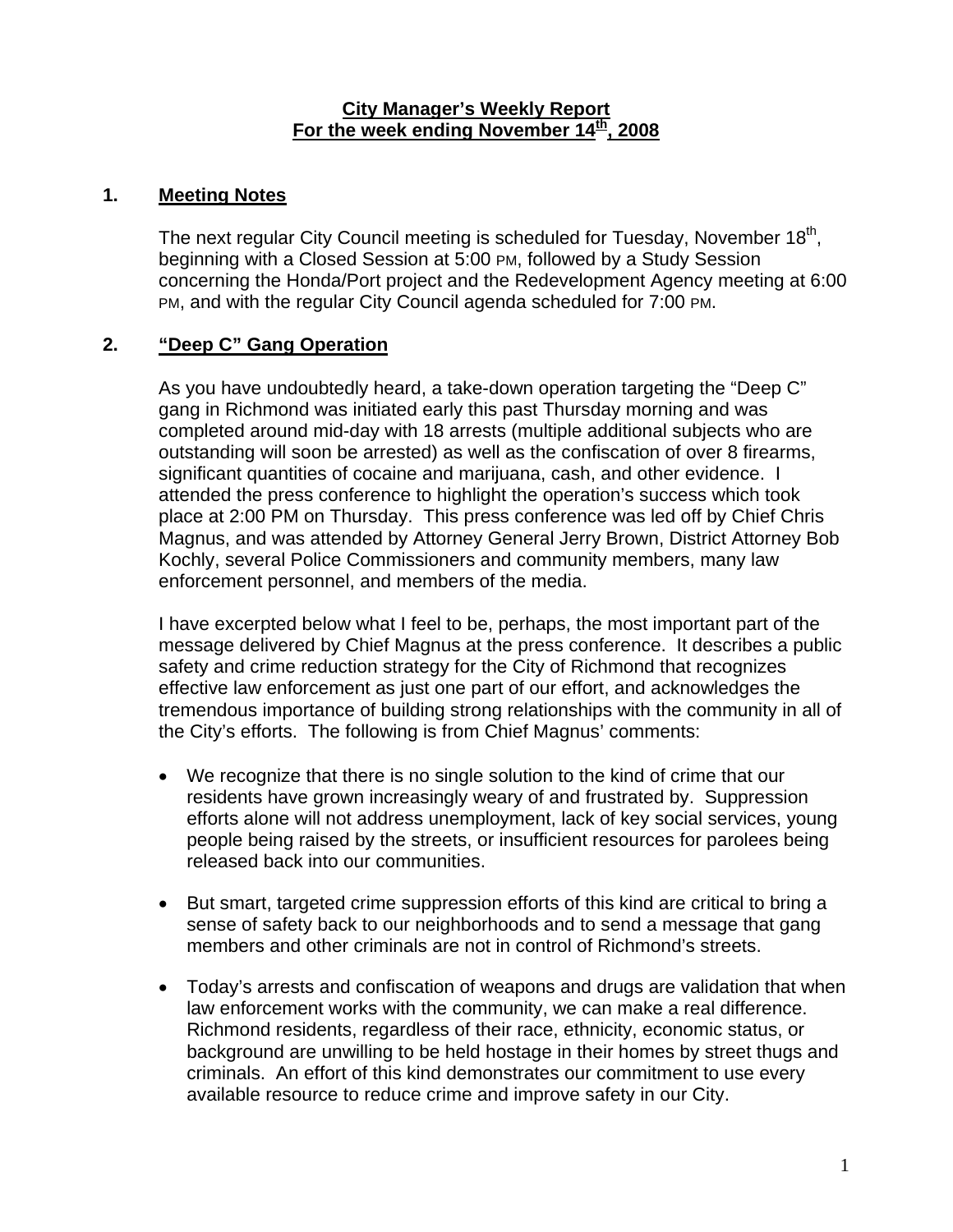Congratulations to all of those involved in these various crime reduction efforts and strategies, including policymakers, managers, both sworn and non-sworn personnel, other law enforcement agencies, and members of the community.

## **3. Public Safety Toy Program and Food Drive**

On Monday, November 10<sup>th</sup> the Richmond/El Cerrito/Chevron Firefighter's Toy Program and the Richmond Police Officers' Food Drive held its kick-off breakfast at the Hilltop Courtyard Marriott. The event was well attended by representatives from local businesses, non-profit agencies, City employees and public safety members. Through the generous support of many individuals, the firefighters and police officers are able to provide toys and food baskets for the neediest in our community. This year in particular there has been a significant increase in the number of families that have registered to receive both toys and food baskets. The program has been in existence for nineteen years and has grown to serve over two thousand families in West Contra Costa County. Anyone wishing to provide monetary support, donate toys and/or food, or volunteer to help out should contact the following numbers:

| Toys or monetary donations and                            | <b>Richmond Fire Department</b>                                                          |
|-----------------------------------------------------------|------------------------------------------------------------------------------------------|
| volunteer opportunities                                   | 510-307-8031                                                                             |
| Food or monetary donations and<br>volunteer opportunities | Richmond Police Department<br>Cindy Haden 510-375-3477, or<br>Michele Milam 510-620-6538 |

The Toy and Food Giveaway will take place on Saturday, December 20<sup>th</sup> from 8:00 a.m.  $-$  3:00 p.m. at the Coronado YMCA, 263 South 20<sup>th</sup> Street, Richmond.

## **4. Southern California Wildfires**

Early this morning the Fire Department sent an Engine Company to assist in the Santa Barbara County wild fire. The crew was comprised of Captain Dan Linstad, Engineer George Figone, Firefighter Eric Munson and Firefighter Phil Zarubin along with four other Contra Costa County fire engines. They were assigned as a strike team to the "Tea Fire" located near the community of Montecito. So far the fire has burned 2,500 acres and destroyed at least 100 homes. Thirteen people have been injured, with ten treated for smoke inhalation and three suffering burn injuries. Over 5,400 residents have been evacuated with many more possibly being forced to leave if the fire spreads. Unfortunately, the fire situation in southern California may become worse as there is a high wind warning in effect for Los Angeles and Ventura Counties through Saturday.

## **5. Richmond Library to Host Pulitzer Prize Winner, Sonia Nozario**

On Wednesday, November 19<sup>th</sup>, at the Richmond Recreation Center, 3230 Macdonald Avenue, the Richmond Library will host Pulitzer Prize winning author Sonia Nozario. Ms. Nozario is the author of *Enrique's Journey*, which chronicles an immigration journey through the eyes of a Honduran boy seeking to reunite with his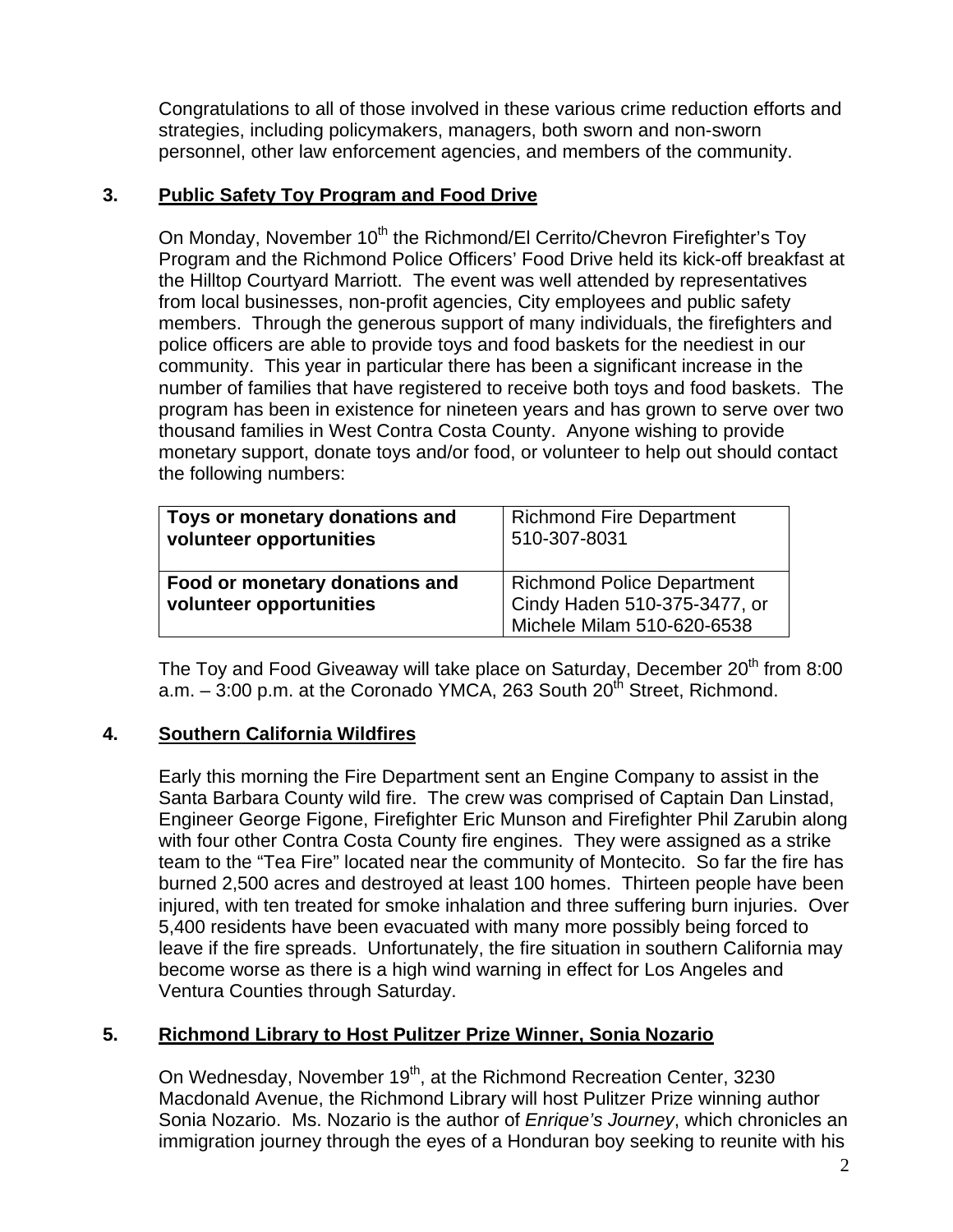mother in the United States. The book has become standard text in the curriculum of many schools and colleges.

The Richmond community is very fortunate to be able to host Sonia Nozario, and to have the opportunity to think about and discuss issues related to immigration through her literature.

### **6. Richmond BUILD's Graduation Ceremony**

The staff and partners of Richmond BUILD will be hosting a graduation ceremony for cohort 7 on Friday, November 21st from 10:00 AM to 11:00 AM at the Richmond BUILD training facility located at 360 S.  $27<sup>th</sup>$  Street. Twenty four (24) students will participate in the graduation ceremony, of which eight (8) participants have already obtained employment or have a job commitment.

The Richmond BUILD program continues to achieve an outstanding job placement rate for program graduates at an average starting wage of \$18.00 an hour. The strong partnership with Solar Richmond, Solar Living Institute, GRID Alternatives, Adult Education , and Rising Sun Energy Center have significantly contributed to the overall success, and the partnership continues to devise new strategies for expanding and strengthening the training program. The new strategies will include the expansion of the Solar Technology component from two weeks to five weeks, and the implementation an Energy Efficiency training component.

Richmond residents interested in participating in the Richmond BUILD Preapprenticeship Construction Skills & Solar Installation training program can register at the RichmondWORKS One Stop at 330 25<sup>th</sup> Street.

## **7. Weekly Rate Resets of 2008 Wastewater Bonds**

As you may recall, the City recently completed the refunding of the Wastewater Revenue Refunding Bonds, Series 2006B, by issuing variable rate demand bonds. The interest rates carried by the 2006 bonds were negatively impacted by the credit downgrades of the bond's insurer, Ambac, and spiked to a high of 10% in late September. The refunding of the bonds removed Ambac as the bond insurer, with Union Bank of California providing credit enhancement through a letter of credit, which resulted in an initial weekly interest rate of 2.40%. Since the issuance of the new bonds on October 14<sup>th</sup>, the weekly interest rate has continued to decrease, to the current 1.05%.

## **8. Rising Sun Energy Center**

As you may recall, the City Manager's Office and the Department of Employment and Training contracted with Rising Sun Energy Center, a Berkeley based nonprofit, to expand its California Youth Energy Services (CYES) program to the City of Richmond this summer. CYES hires and trains local youth to provide free in-home energy education and hardware installation to local homeowners and renters. Overall, 11 Richmond youth (ages 15-22) participated in this summer's CYES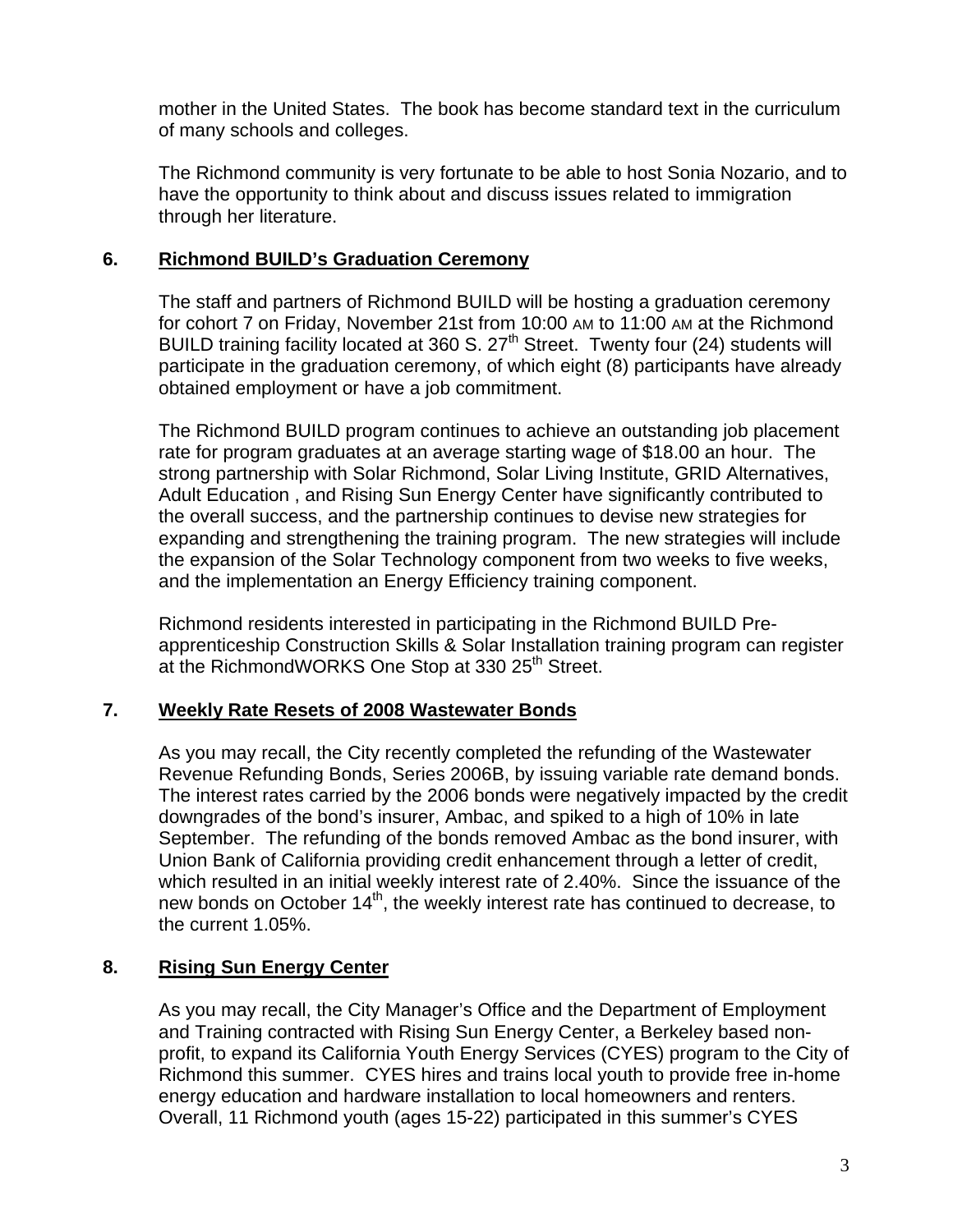program and provided 211 local residences with the following energy and water savings hardware at no cost:

- **1,932** Compact fluorescent lamps (CFLs)
- **109** Efficient-flow showerheads
- **124** Efficient-flow bathroom aerators
- **95** Efficient-flow kitchen aerators
- **21** Retractable clotheslines
- **28** CFL floor lamp torchieres

CYES estimates that these Richmond installations will result in an annual savings of 86,300 kilowatt hours of electricity, 250 therms of natural gas and more than \$9,500 in annual energy savings to local residents.

### **9. Battery Recycling at City of Richmond Fire Stations – Open to Richmond Residents**

In an effort to continue to green Richmond's municipal operations, and to provide expanded recycling opportunities for residents, the Richmond Fire Department and environmental staff have teamed up to initiate a battery recycling program at all seven City fire stations. The Fire Department will recycle batteries generated through internal operations and will also accept all household batteries from Richmond residents for recycling. Household batteries contain heavy metals such as mercury, lead, cadmium, and nickel and are considered hazardous waste by the State of California. Disposing of batteries in the garbage is illegal. The City's website provides the locations of the fire stations accepting batteries. (Links: View a [list](http://www.ci.richmond.ca.us/index.asp?NID=406) of the seven City Fire Stations. View a list of other [locations](http://www.recyclemore.com/article_subpage.asp?subpagekey=445) that accept household batteries in West Contra Costa.)

#### **10. Richmond Greenway Phase II Bid Opening**

Bids were opened this past Thursday for the Greenway Phase II project, with the apparent low bid coming in at just below \$800,000. The Engineer's estimate for bidding purposes was \$1,200,000. The contract should be on the City Council agenda before the end of the calendar year.

## **11. Public Works Highlights**

#### Nevin Center Face Lift:

Public Works completed painting the exterior of the Nevin Center as part of the "face lift" for the Nevin Center complex. Next week Public Works employee forces will paint the interiors of the Nevin Center. The contractor at Nevin Park is finishing concrete and decomposed granite surfaces and is detailing finishes to fences and structures. An opening celebration for this park is now postponed until January 31, 2009 to accommodate additional installations of fencing and surfaces.